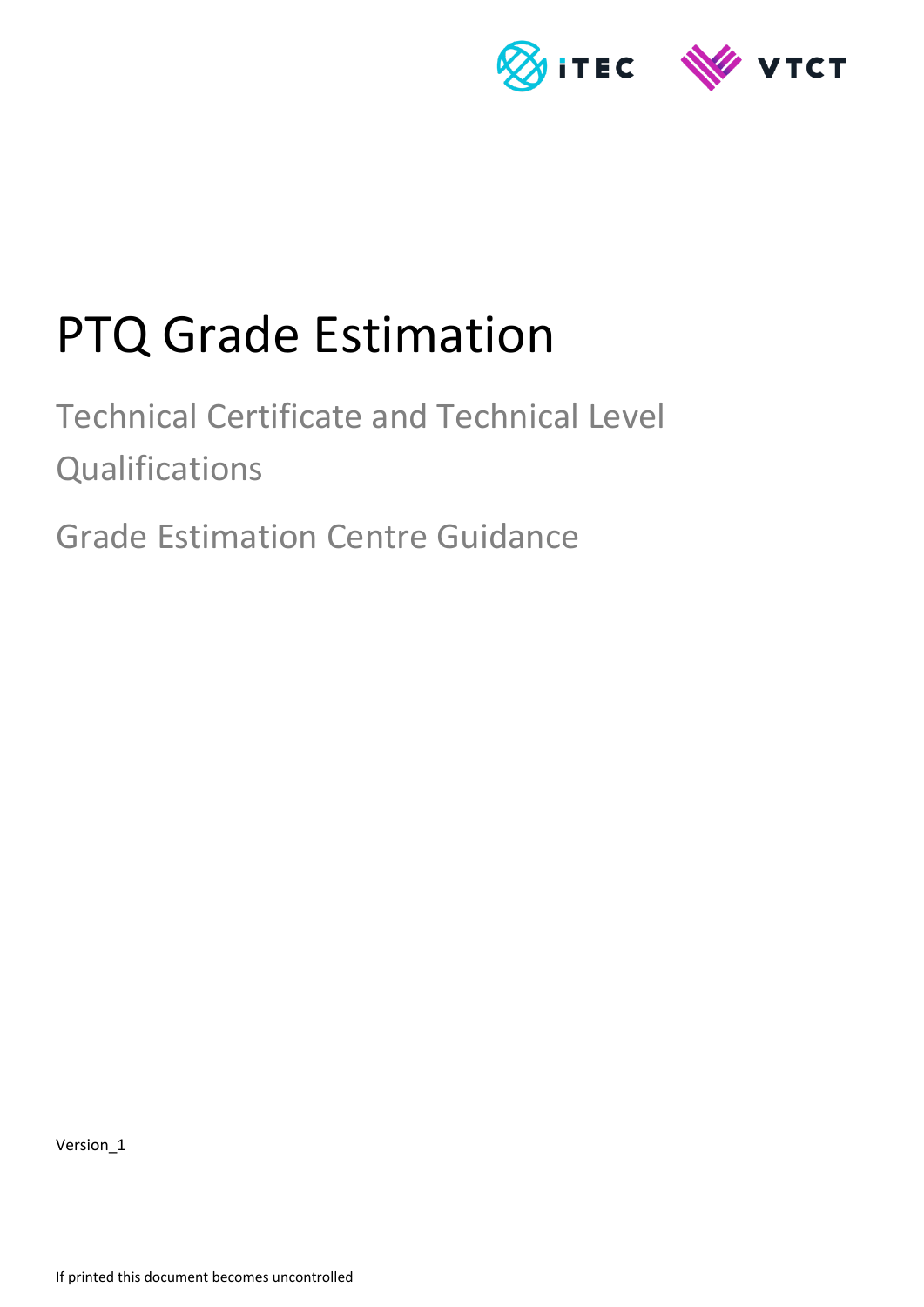

## **Contents**

| 1.  |       |  |  |  |  |
|-----|-------|--|--|--|--|
| 2.  |       |  |  |  |  |
| 3.  |       |  |  |  |  |
| 4.  |       |  |  |  |  |
| 5.  |       |  |  |  |  |
| 6.  |       |  |  |  |  |
|     | 6.1.  |  |  |  |  |
|     | 6.2.  |  |  |  |  |
|     | 6.3.  |  |  |  |  |
|     |       |  |  |  |  |
|     | 7.1.  |  |  |  |  |
|     | 7.2.  |  |  |  |  |
|     | 7.3.  |  |  |  |  |
|     | 7.4.  |  |  |  |  |
|     | 7.5.  |  |  |  |  |
|     | 7.6.  |  |  |  |  |
|     | 7.7.  |  |  |  |  |
|     | 7.8.  |  |  |  |  |
|     | 7.9.  |  |  |  |  |
|     | 7.10. |  |  |  |  |
| 8.  |       |  |  |  |  |
| 9.  |       |  |  |  |  |
|     | 9.1.  |  |  |  |  |
|     | 9.2.  |  |  |  |  |
|     | 9.3.  |  |  |  |  |
| 10. |       |  |  |  |  |
| 11. |       |  |  |  |  |
| 12. |       |  |  |  |  |
| 13. |       |  |  |  |  |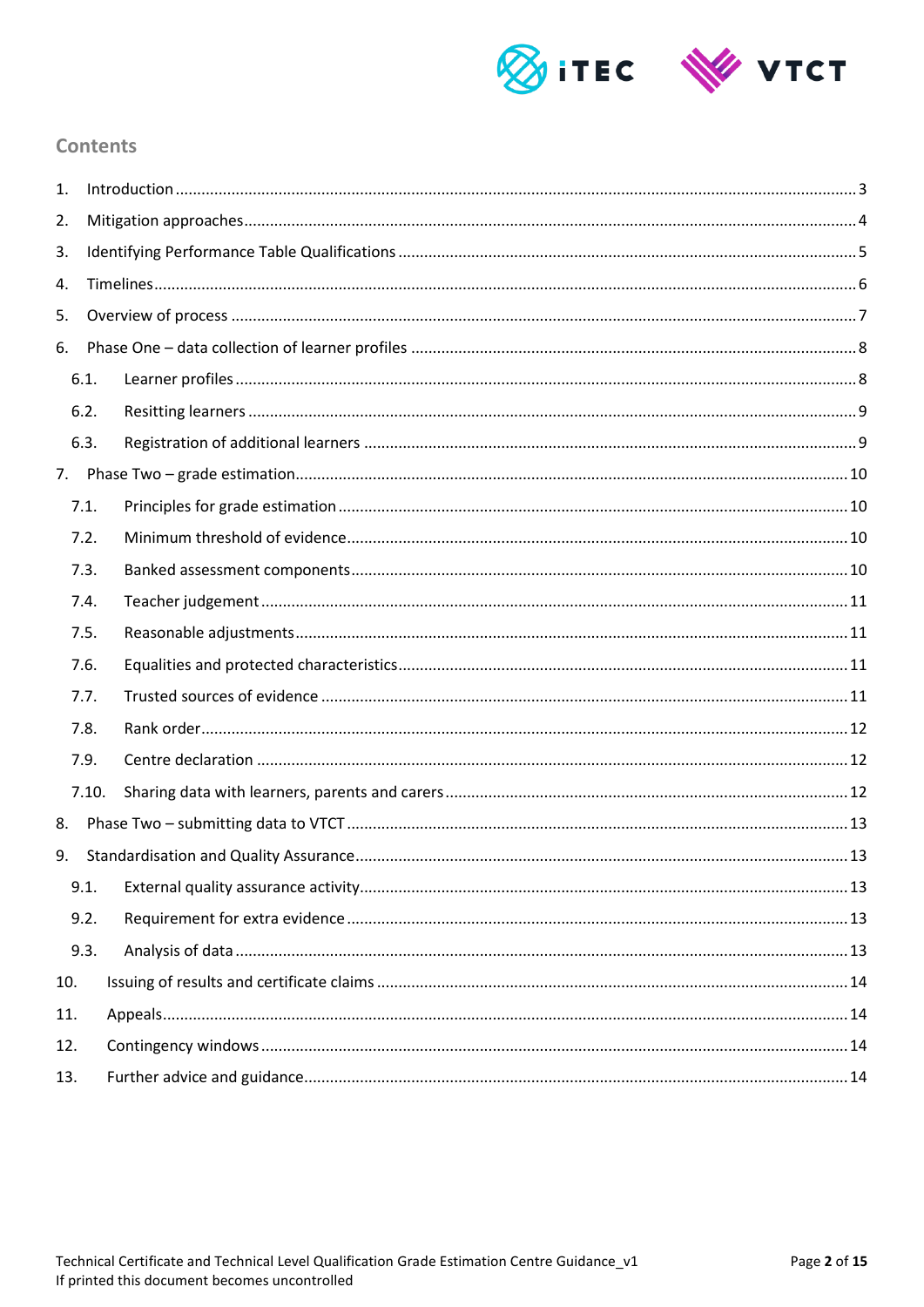

# <span id="page-2-0"></span>**1. Introduction**

In a few short weeks, life and the educational landscape have been completely changed by Covid-19. VTCT understands completely the difficulties and disruption this has caused to you, your learners and your staff. We want to ensure that we are doing everything we can to support you and your learners through this time.

Our website [www.vtct.org.uk](http://www.vtct.org.uk/) contains information and guidance aligned with the latest UK Government, Regulatory and World Health Organisation (WHO) official advice.

On 9th April 2020, Ofqual recognised the complexity of the landscape for vocational and technical qualifications and stated a single approach is not appropriate. Ofqual proposed a new "extraordinary regulatory framework" to let awarding organisations deliver results "using approaches that would not be allowed in ordinary circumstances". It will be based on "key principles", Ofqual, April 2020) and requires awarding organisations to:

- Issue results to as many learners as possible
- Ensure that each result issued is sufficiently reliable and valid
- Maintain standards, as far as possible, within the same qualification in line with previous years
- Maintain standards, as far as possible, across similar VTCT qualifications and other similar qualifications made available by other awarding organisations

The framework covers vocational and technical qualifications and any general qualifications which are not covered by the Government's separate plan for GCSEs and A-levels. The learners in scope for the framework are those due to receive results between March and the end of July 2020.

Guidance has been published by Ofqual for all qualifications to be awarded and graded in summer 2020. For more information in regards to Ofqual guidelines please follow the link: [https://www.gov.uk/government/organisations/ofqual.](https://www.gov.uk/government/organisations/ofqual)

Awarding organisations were required by Ofqual to categorise their qualifications according to their purpose.

The range of qualifications in scope includes:

- Qualifications from Entry level to level 6
- Those approved for public funding and delivery, irrespective of the age of the learner
- Those qualifications which are not A Levels, AS levels, GCSEs, EPAs and AEA
- Functional skills legacy qualification end date has been extended until December 2020

The purpose of the qualifications would then influence the mitigation approach that would be implemented. The three categories of qualification are:

- Qualifications where the primary focus is progression to HE/FE
- Qualifications where there is a dual-mixed purpose (progression and licence to practise)
- Qualifications where their primary use is licence to practise or occupational competency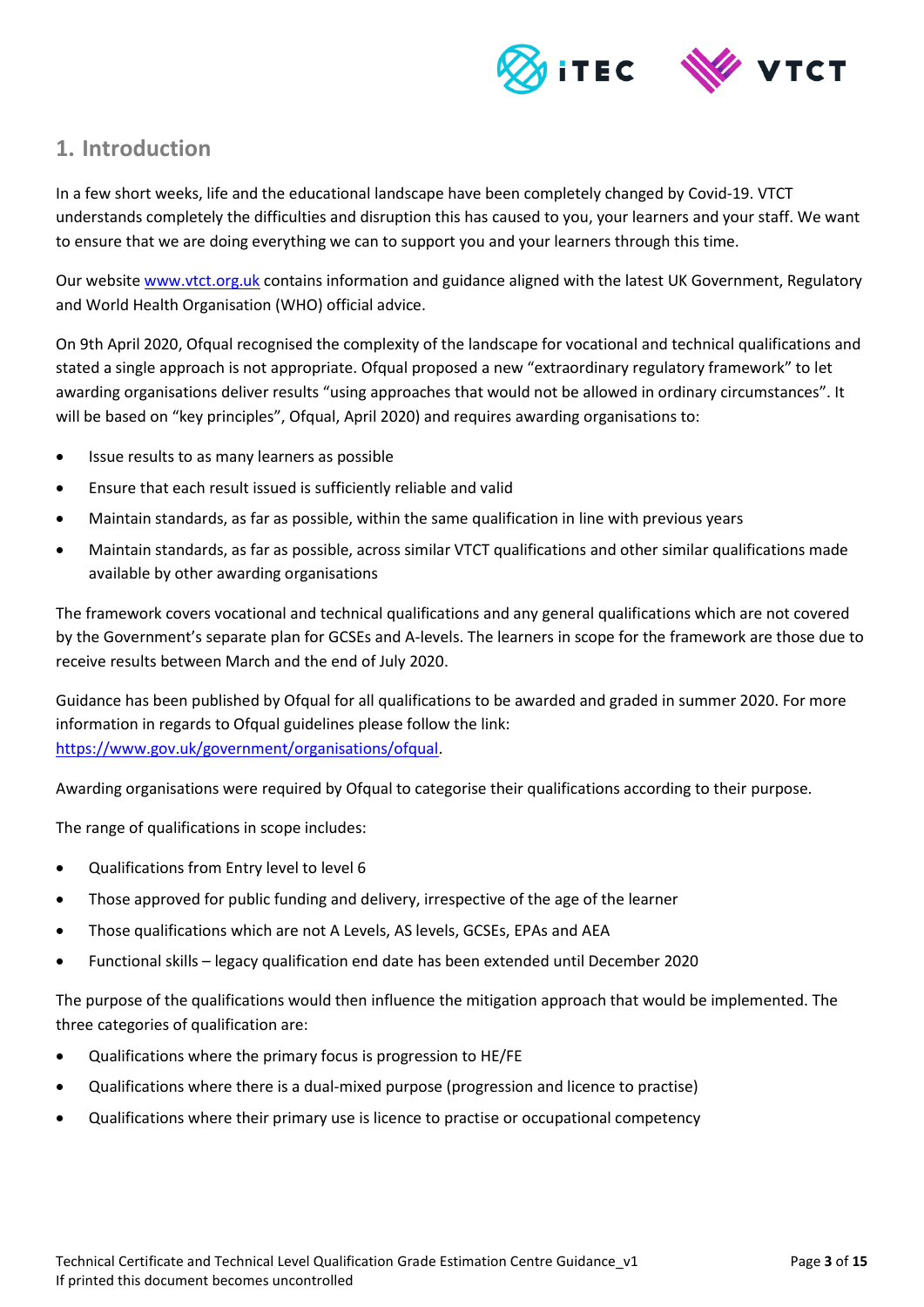

# <span id="page-3-0"></span>**2. Mitigation approaches**

VTCT has been working closely with our regulators, to ensure the most appropriate way forward is in place for learners to progress with their vocational and technical qualifications. VTCT has been working through each of the qualifications in our portfolio and aligning them to a mitigation approach. The approach to awarding will depend on the qualification's primary purpose. See figure 1 below.

#### **Figure 1**



Awarding organisations were instructed by Ofqual to select a mitigation approach based on the following principles:

#### **Qualifications where the primary focus is progression to HE/FE**

For qualifications used for progression to further or higher education, it is government policy that, as far as possible, qualifications in this category should be treated in the same way as GCSEs, AS and A levels, with learners receiving a calculated result.

#### **Qualifications where there is a dual-mixed purpose (progression and licence to practise)**

For those qualifications with a mixed purpose, awarding organisations needed to consider the primary purpose of each of their qualifications. If it more closely aligns with the primary purpose of supporting progression to further or higher education, then the starting point would be a calculated result, in line with qualifications in the first category, with an adapted assessment potentially being made available where this is not possible. If the qualification is more closely aligned with signifying occupational competence, then the starting point should be the provision of adapted assessments. The postponement of assessments, leading to a delay to results, should be a last resort.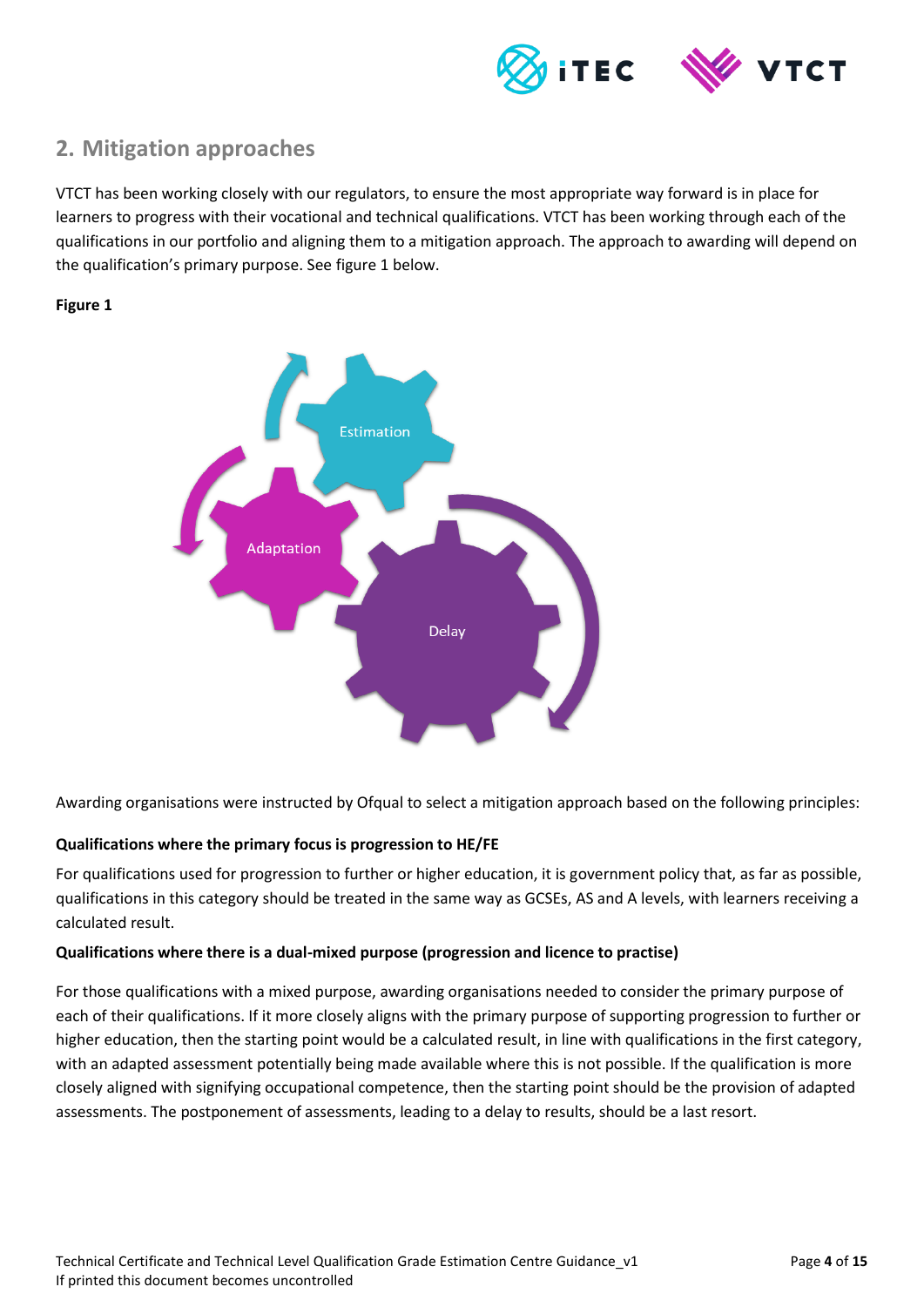

#### **Qualifications where their primary use is licence to practise or occupational competency**

For qualifications which are used to signal occupational competence, Ofqual recognises that it would not be suitable for learners to receive a calculated result. This is because it would not be clear that a learner possesses the skills required by the role to which the qualification relates, or does not meet the standards set by professional bodies or regulations. This could have health and safety implications.

# <span id="page-4-0"></span>**3. Identifying Performance Table Qualifications**

VTCT has identified that our performance table qualifications (PTQs) are appropriate for the estimation mitigation approach. This guidance document is specifically to support centres in estimating centre grades for the qualifications indicated below:

| <b>Product code</b>                   | <b>Qualification title</b>                                            |  |
|---------------------------------------|-----------------------------------------------------------------------|--|
| <b>Technical Certificates</b>         |                                                                       |  |
| BT2D1.ED1                             | VTCT Level 2 Diploma/Extended Diploma in Beauty Therapy               |  |
| BT2D2                                 | VTCT Level 2 Diploma in Beauty Counter Consultancy                    |  |
| BT2D3                                 | VTCT Level 2 Diploma in Nail Technology (Gel)                         |  |
| BT2D4                                 | VTCT Level 2 Diploma in Nail Technology (Liquid and Powder)           |  |
| BT2D5                                 | VTCT Level 2 Diploma in Hair and Make-up Artistry                     |  |
| BT2D6                                 | <b>VTCT Level 2 Diploma for Beauticians</b>                           |  |
| HB2D1.ED1                             | VTCT Level 2 Diploma/Extended Diploma in Ladies Hairdressing          |  |
| HB2D2.ED2                             | VTCT Level 2 Diploma/Extended Diploma in Barbering                    |  |
| HC2D6                                 | VTCT Level 2 Diploma in Professional Cookery                          |  |
| HC2D7                                 | VTCT Level 2 Diploma in Bakery and Patisserie                         |  |
| HC2D8                                 | VTCT Level 2 Diploma in Food and Beverage Service                     |  |
| HC2D9                                 | VTCT Level 2 Diploma in General Catering Skills                       |  |
| <b>Technical Level Qualifications</b> |                                                                       |  |
| BT3D1.ED1                             | VTCT Level 3 Diploma/Extended Diploma in Massage Therapies            |  |
| BT3D2.ED2                             | VTCT Level 3 Diploma/Extended Diploma in Spa Therapy                  |  |
| BT3D3.ED3                             | VTCT Level 3 Diploma/Extended Diploma in Beauty Make-up Techniques    |  |
| BT3D4.ED4                             | VTCT Level 3 Diploma/Extended Diploma in Beauty Therapy               |  |
| BT3D5.ED5                             | VTCT Level 3 Diploma/Extended Diploma in Nail Technologies            |  |
| BT3D6.ED6                             | VTCT Level 3 Diploma/Extended Diploma in Theatrical and Media Make-up |  |
| BT3D7                                 | VTCT Level 3 Combined Diploma in Beauty Therapy                       |  |
| CT3D1                                 | VTCT Level 3 Diploma in Complementary Therapies                       |  |
| HB3D1.ED1                             | VTCT Level 3 Diploma/Extended Diploma in Hairdressing                 |  |
| HB3D2.ED2                             | VTCT Level 3 Diploma/Extended Diploma in Barbering                    |  |
| <b>HB3D6</b>                          | VTCT Level 3 Combined Diploma in Hairdressing                         |  |

Technical Certificate and Technical Level Qualification Grade Estimation Centre Guidance\_v1 Page **5** of **15** If printed this document becomes uncontrolled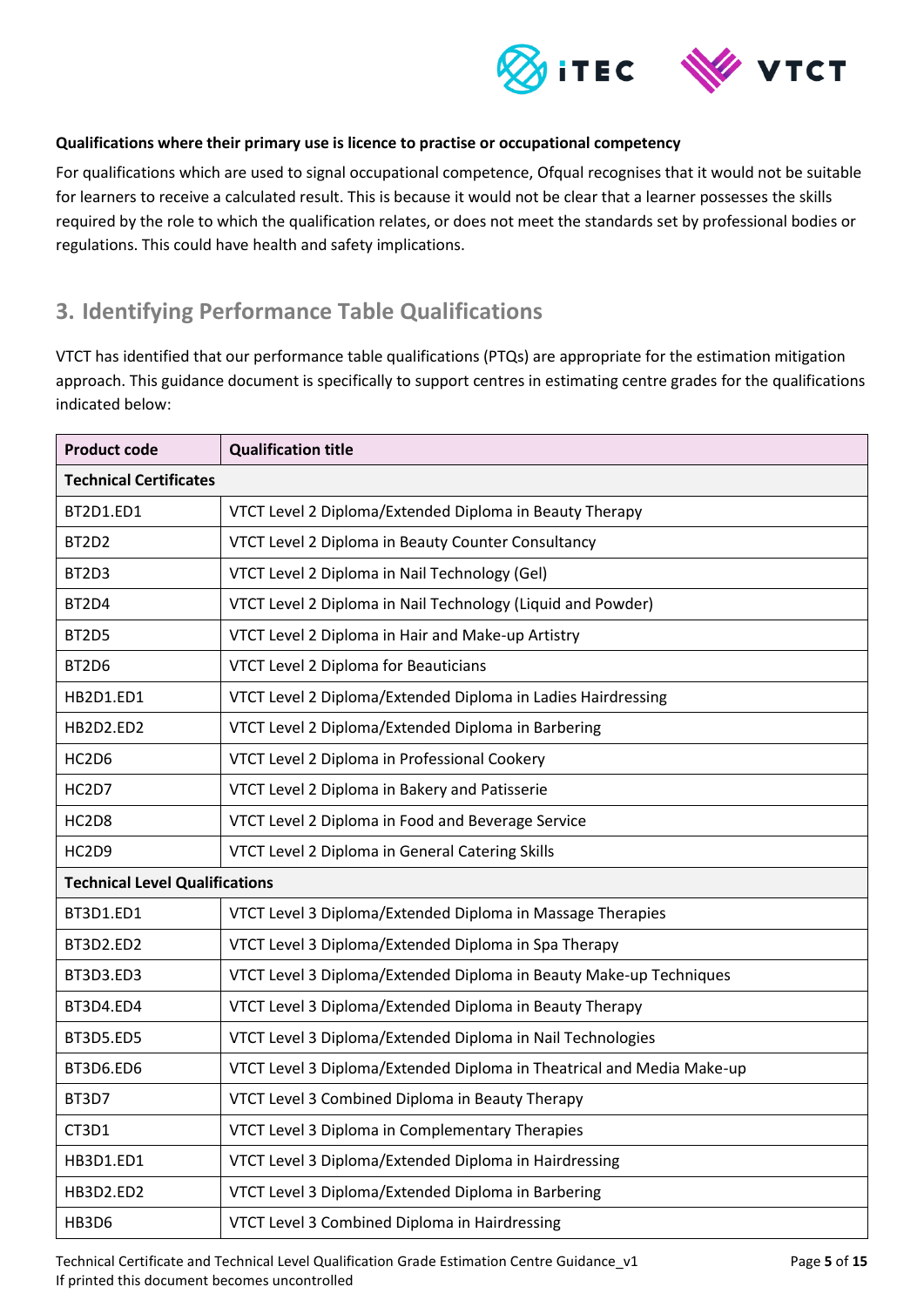

| HC3D2.ED2 | VTCT Level 3 Diploma/Extended Diploma in Advanced Professional Cookery |
|-----------|------------------------------------------------------------------------|
| HC3D3     | VTCT Level 3 Diploma in Professional Patisserie and Confectionery      |
| SP3D16    | VTCT Level 3 Diploma in Personal Training                              |
| SP3D21    | VTCT Level 3 Diploma in Massage and Therapies for Sport                |

VTCT's Technical Certificates and Technical Level Qualifications are primarily delivered to 16-18 year olds and provide progression into further studies or employment.

# <span id="page-5-0"></span>**4. Timelines**

VTCT is committed to releasing learner results on the dates published in the key dates calendar for the Summer 2020 series. Collaboration between VTCT and our centres will be essential during this intense period of activity. It is critical that our centres meet the deadline dates that have been set to enable their learners to receive results and be certificated. It is important to ensure that accurate information is submitted throughout the process as failure to do this may cause unnecessary delays. It may be necessary for VTCT to contact centres during this process, please be alert and responsive to our communications.

| Date                 | <b>Action</b>                                                                               |
|----------------------|---------------------------------------------------------------------------------------------|
| 28.05.20             | Complete data collection phase 1                                                            |
| 20.05.20 to 12.06.20 | Window of grade estimation activity for centres                                             |
| w/c 01.06.20         | Mandatory engagement webinar for phase 2 grade estimation upload                            |
| 05.06.20             | Schedule learners for externally moderated/marked assessments                               |
| 12.06.20             | Deadline for uploading of centre grade estimations                                          |
| 23.06.20 to 06.07.20 | Standardisation and Quality Assurance process of externally moderated/marked<br>assessments |
| June to August       | EQA activity for Technical Certificate and Technical Level Qualifications                   |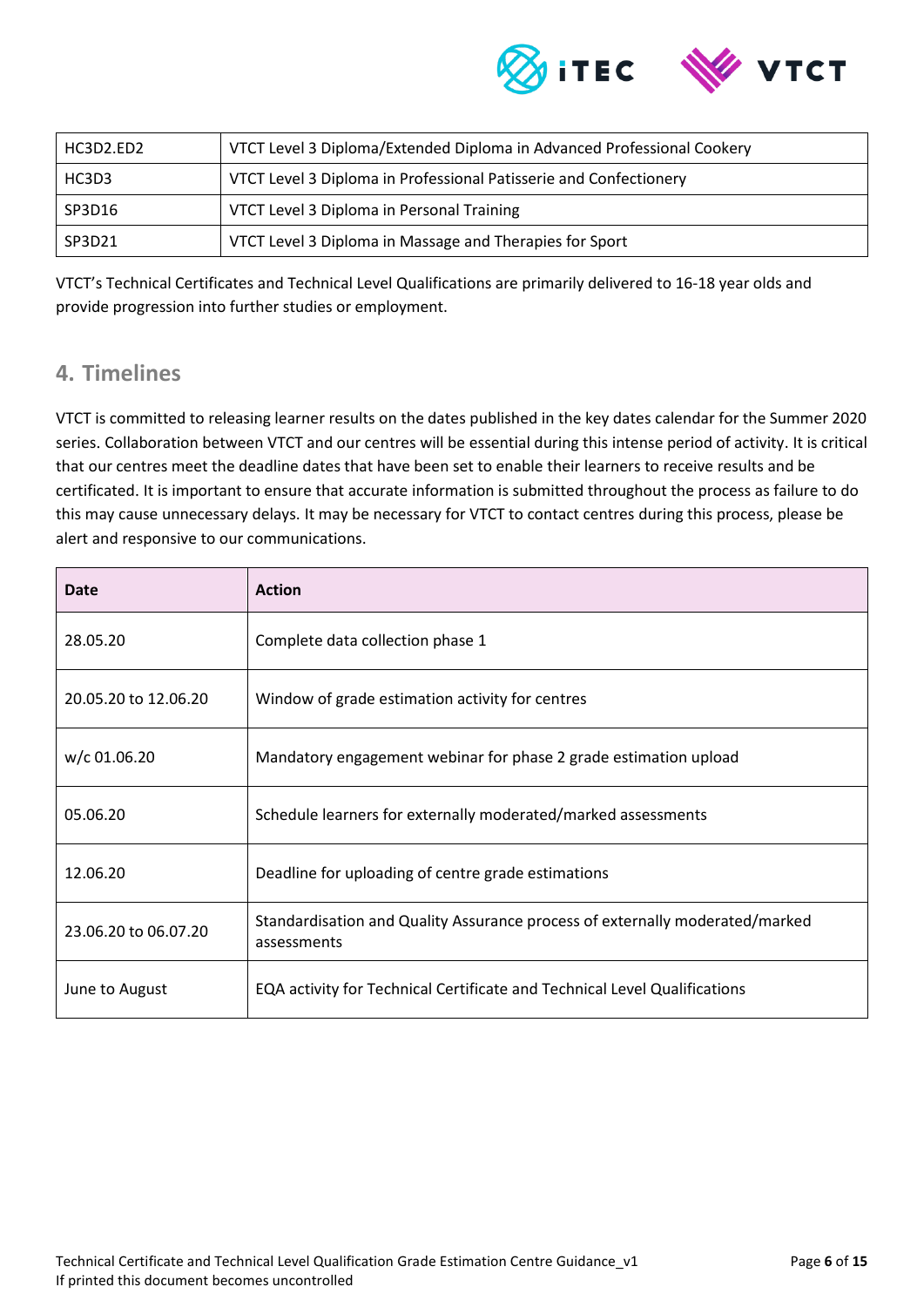

# **5. Overview of process**

<span id="page-6-0"></span>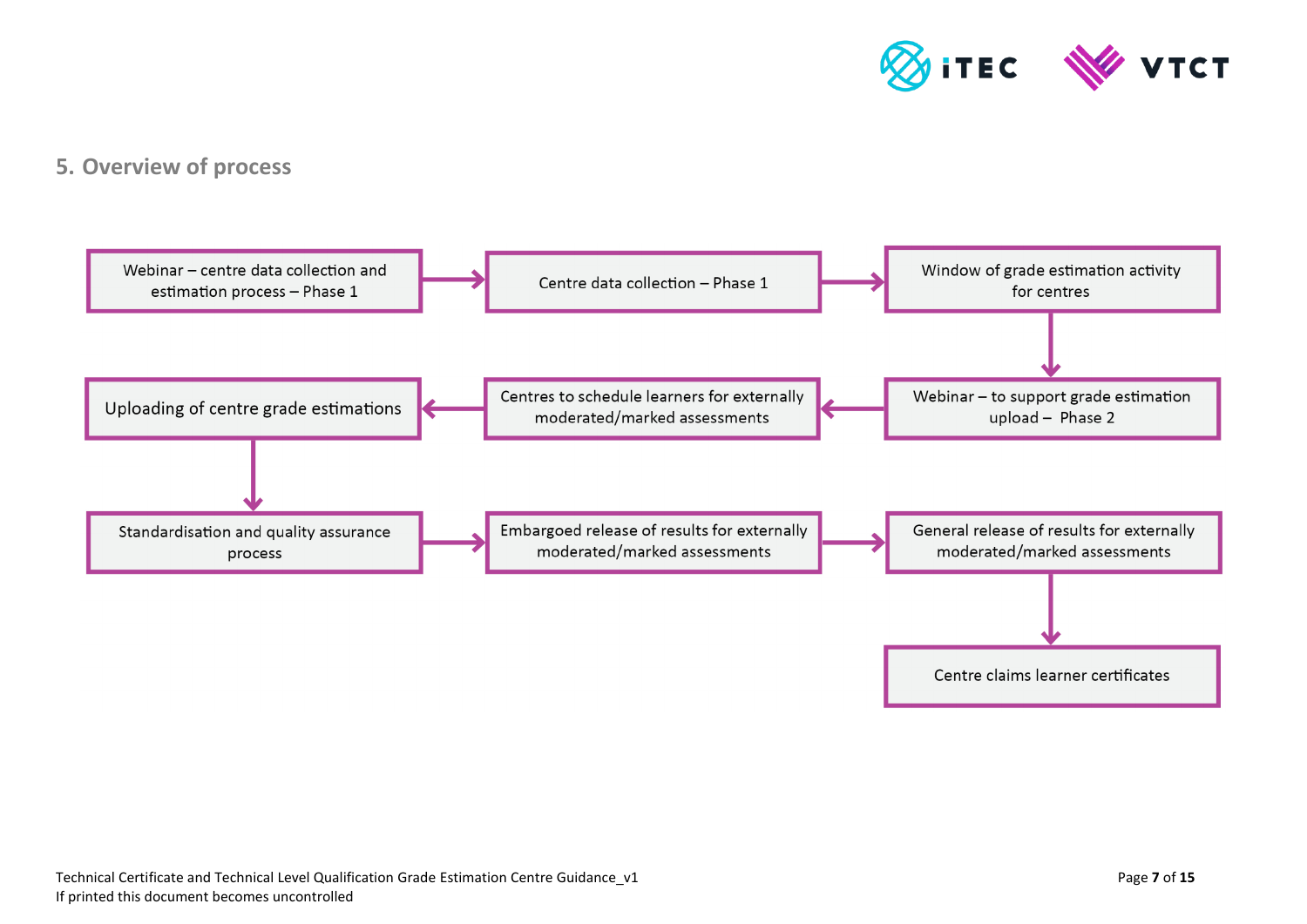



# <span id="page-7-0"></span>**6. Phase One – data collection of learner profiles**

The initial stage of the grade estimation process is a mandatory data collection that all centres delivering PTQs are required to complete. Centres will be required to categorise their registered learners, for each PTQ that they offer, into one of the following categories:

- Withdraw
- Estimate in-flight learners
- Estimate completing learners
- Delay
- Complete

The teacher/s delivering the qualification will be responsible for deciding on the correct mitigation process for each of their learners. This information will then need to be passed to the Exams Officer to enable them to process the data collection.

VTCT has published an additional guidance document to support centres in completing the data collection.

The deadline for submission for the mandatory data collection is 28th May.

#### <span id="page-7-1"></span>**6.1. Learner profiles**

Centres will categorise their learners using the following principles:

#### **'Withdraw' category**

Centres go through a formal process to withdraw learners from their programme of study at centre level but this information may not have been passed to VTCT. If there are any learners on the pre-populated web form that have not been formally withdrawn with VTCT, they will need to be placed into the 'withdraw' category.

There may be some learners pre-populated on the web form from previous years who were not formally withdrawn from the qualification; in this instance centres will need to place these learners in the 'withdraw' category.

#### **'Estimate - In-flight learners' category**

In-flight learners refers to learners that are in year one of a two year programme, for example year 12 learners in their first year of the Technical Level combined diploma who are not due to complete their qualification until 2021. VTCT has decided to adopt the same approach for in-flight learners as for completing learners, so as not to disadvantage the learners and to help to lessen the burden on learners and centres in the next year of study.

#### '**Estimate - Completing learners' category**

Completing learners refers to learners who are due to complete their qualification in Summer 2020. For example, this may be year 13 learners in the second year of the Technical Level combined diploma who are due to complete the qualification in summer 2020.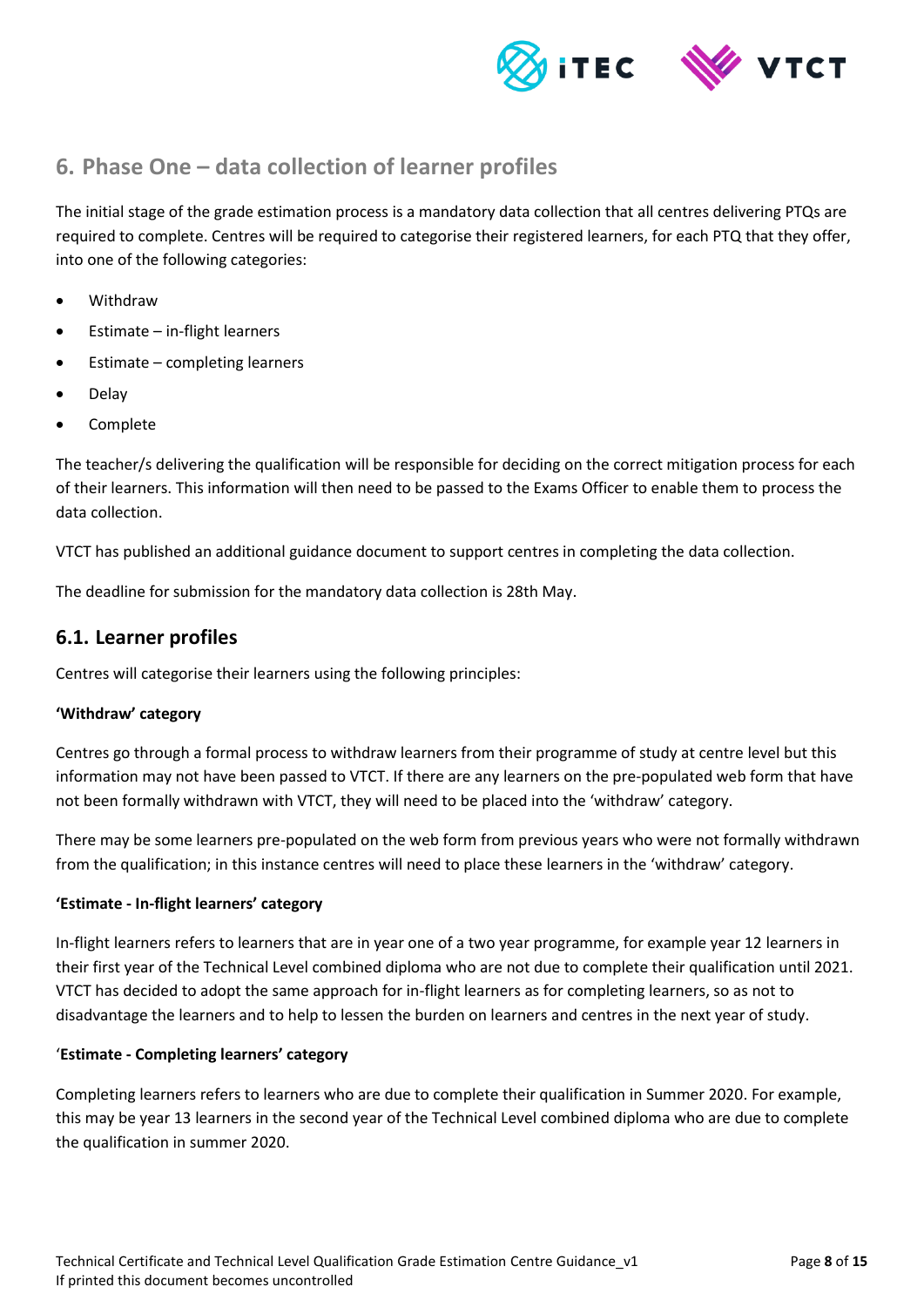

#### **'Delay' category**

Centres may choose to delay learners based on the principles of estimation and the minimum threshold requirements. Delayed learners would return to the centres to complete their qualification at a later date. Information on the principles of estimation and the minimum threshold requirements for grade estimation can be found within this centre guidance pack and the webinar slides published on the secure area of the VTCT website. VTCT has put in place contingency assessment windows to support delayed learners.

#### **'Complete' category**

There may be some learners who have completed all the components and requirements for a qualification and the centre is ready to claim their certificate. In this instance the learner can be placed into the 'Complete' category and the certificate can be claimed using the standard process.

#### <span id="page-8-0"></span>**6.2. Resitting learners**

There may be some learners within the centre who were planning to re-sit assessments in summer 2020. In this instance centres can follow the same procedure for grade estimation. The learner would be placed into one of the 'Estimate' categories.

## <span id="page-8-1"></span>**6.3. Registration of additional learners**

Centres will be able to identify if they intend to register additional learners on the qualification. If there are learners within the centre who are not yet registered on the qualification, centres will need to action this as soon as possible to avoid further delays in this process.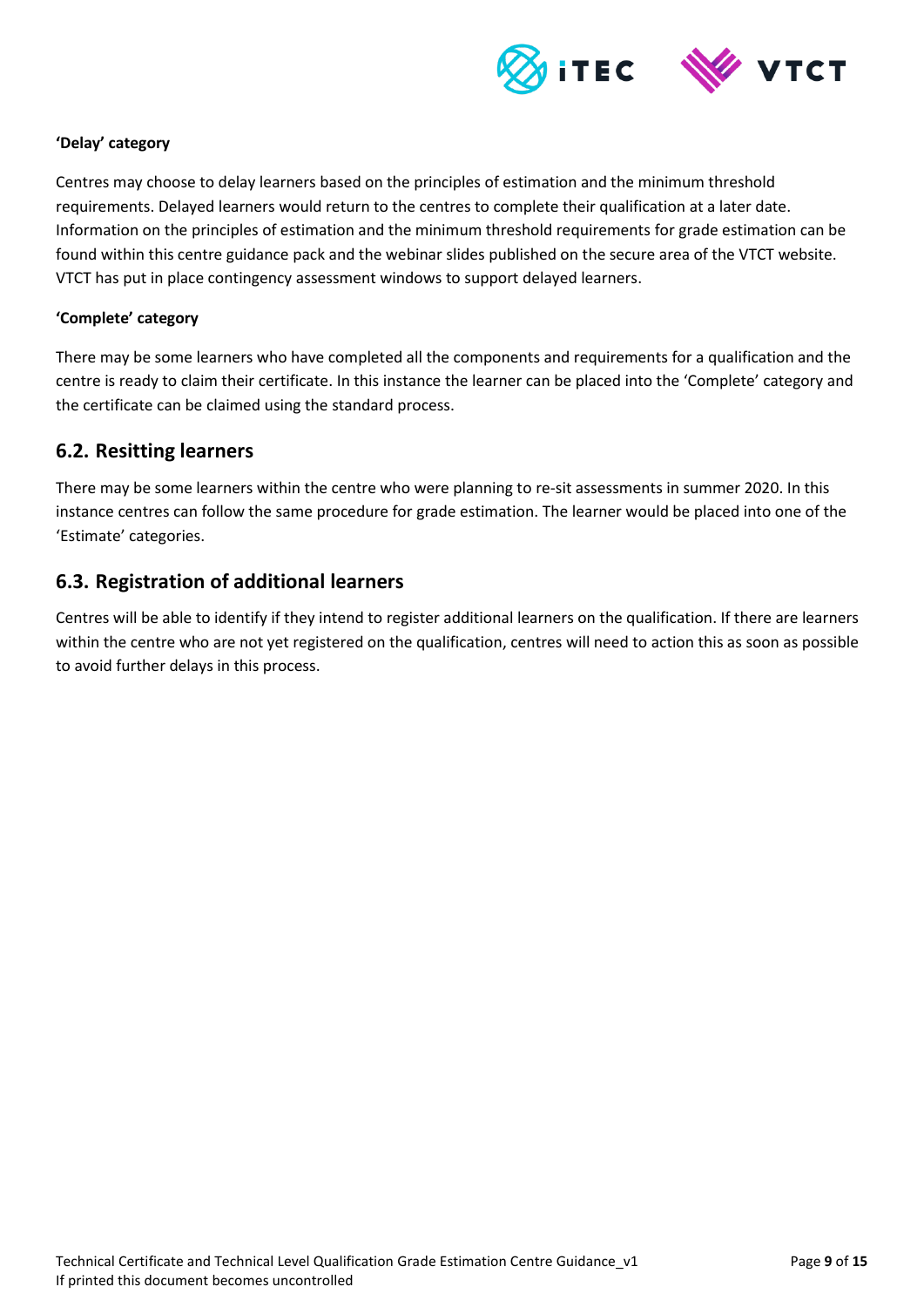

# <span id="page-9-0"></span>**7. Phase Two – grade estimation**

Once centres have categorised their learners, the process of estimating learner grades will commence. Estimated grades will need to be based on the principles of grade estimation and the minimum threshold requirements.

For the Technical Certificates and Technical Level Qualifications, centres will be required to estimate grades for the assessment components that learners were due to complete in the Summer 2020 window. This may include one or more of the following components:

- External examinations (paper 1 and paper 2)
- Unit graded assessments
- Synoptic assessment

## <span id="page-9-1"></span>**7.1. Principles for grade estimation**

Ofqual has recognised the complexity of the vocational and technical qualifications landscape, therefore VTCT will not be in a position to adopt a detailed and prescriptive approach to grade estimation. Instead, VTCT has established a flexible principles-based approach which delegates to centres the decision-making around grade estimations.

VTCT has set principles on which to base your centre grade estimations. These principles are listed in order of importance with number one being of the highest importance when estimating your learner grades.

The Principles for grade estimation for the Technical Certificates and Technical Level Qualifications are as follows:

- 1. Safe to practise to go into industry
- 2. Basing estimation on most trusted sources of evidence
- 3. Maintain standards, as far as possible, with the same qualification in line with previous years
- 4. Maintain integrity of performance table qualifications
- 5. Learner has demonstrated commitment to the course and has had sufficient attendance
- 6. Learner demonstrates skills and behaviours that are highly valued by employers

## <span id="page-9-2"></span>**7.2. Minimum threshold of evidence**

Centres will be required to make professional judgements when ascertaining if a learner is eligible for the grade estimation process. Centres should consider the principles of grade estimation when making their decisions. This principle based approach will help to ensure that no learner has been unwittingly disadvantaged by a rigid estimation process. The principles are a framework for decision making and represent critically important requirements. Centre should give priority to meeting the principles in accordance with the order in which they are set out. Where there is a conflict between two or more principles, the centre must consider the principles in the order in which they are set out. VTCT recognises that centres may have to make difficult decisions and it is likely that some compromises will become unavoidable. Centres should be consistent in how they make these compromises.

## <span id="page-9-3"></span>**7.3. Banked assessment components**

A banked assessment component is an assessment that has been marked or moderated by VTCT. The banked component grade that the learner achieved has been issued and quality checked by VTCT. For example, this may be a completed external examination paper or a unit graded assessment which has been confirmed by an External Quality Assurer.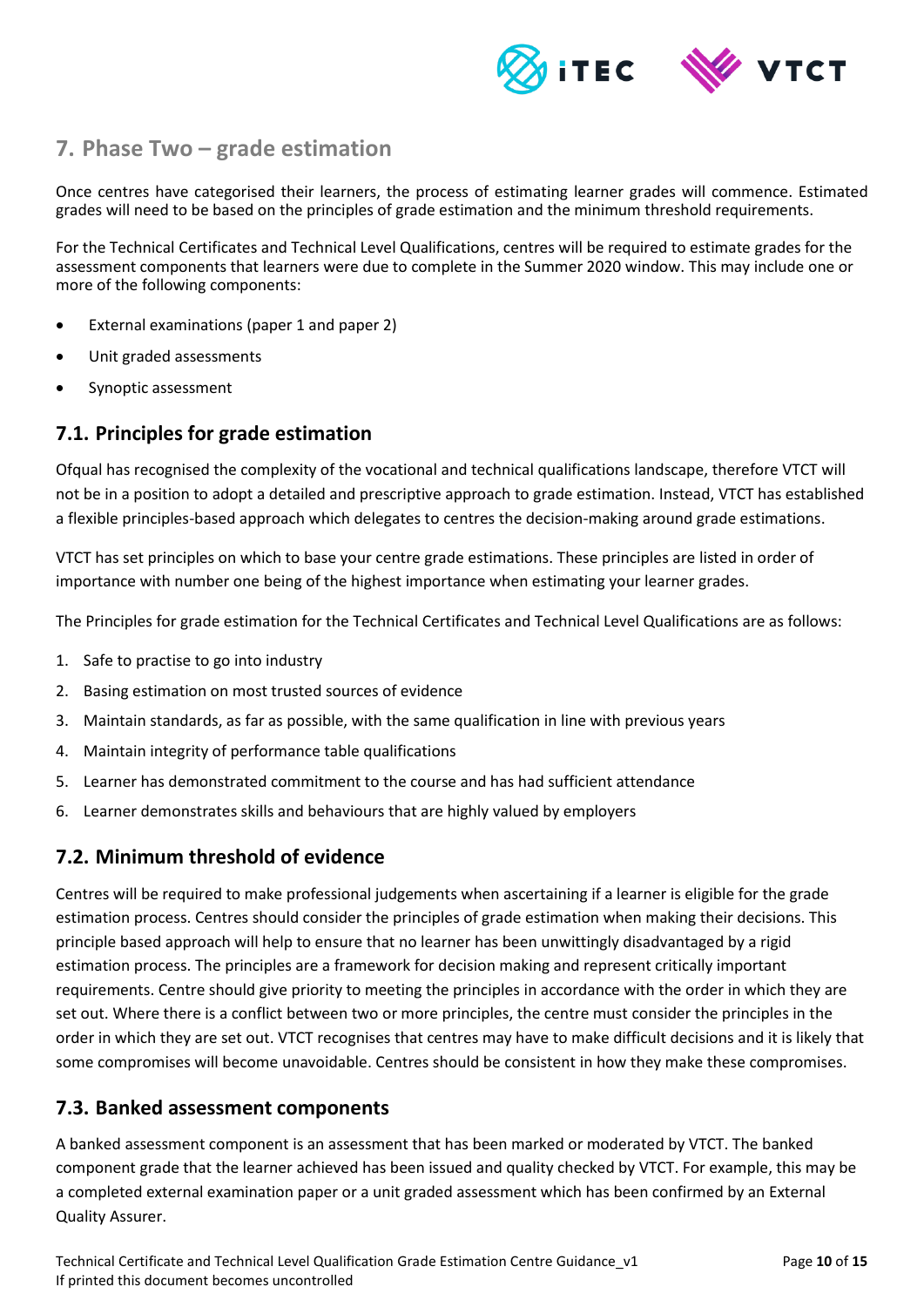

## <span id="page-10-0"></span>**7.4. Teacher judgement**

VTCT are asking schools and colleges to use their professional experience and integrity to make a fair and objective judgement of the grade they believe a learner would have achieved if they had sat their assessments this year. Centres are best placed to make these decisions due to the fact that the teachers know their learners and the progress they have made throughout the academic year. Estimations must be carried out by the teacher/s delivering the qualification to the learners. A rationale will be required to support the centre grade estimations.

## <span id="page-10-1"></span>**7.5. Reasonable adjustments**

Schools and colleges will judge the grade that these learners would most likely have achieved if they had been able to sit their assessments with the intended reasonable adjustment or access arrangement in place.

## <span id="page-10-2"></span>**7.6. Equalities and protected characteristics**

Judgements by centres regarding learners' estimated grades must be made in an unbiased, impartial and balanced way. Centres are to ensure that learners with protected characteristics are not systematically advantaged or disadvantaged by the grade estimation process. The grade profiles of learners with protected characteristics are to have increased internal quality assurance. VTCT may request evidence from centres to ensure the process has been fair to all learners.

## <span id="page-10-3"></span>**7.7. Trusted sources of evidence**

VTCT has listed the trusted sources of evidence for the Technical Certificates and Technical Level Qualifications that centres may use to support their grade estimation decisions. The sources of evidence have been listed in order of trust, and as discussed in the principles of grade estimation, centres must maximise the use of the most trusted sources.

#### **Theory examination**

- Banked assessment components paper 1 and paper 2
- Historic achievement data for previous cohorts
- Learners' performance on completed mock papers and past papers
- Learners' performance on internally set/assessed work books
- Learners' performance on internally assessed assignments
- Learner profile (attendance, reasonable adjustments, progress reviews, etc.)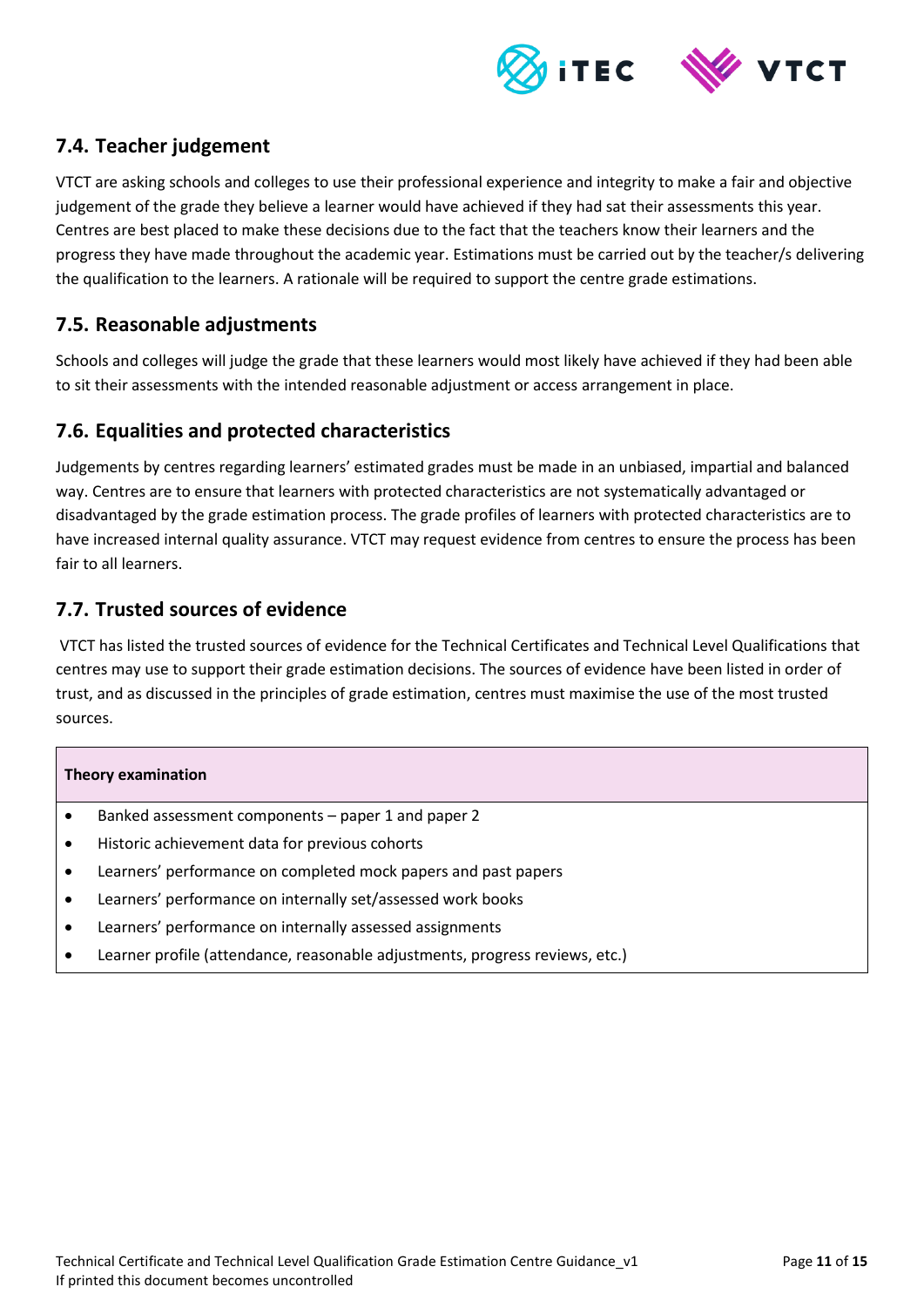



#### **Unit graded and synoptic assessment**

- Banked assessment components
- Historic achievement data for previous cohorts
- Completed assessment component (pre EQA activity)
- Partially completed assessment component/s
- Completed treatment/service portfolio evidence
- Learners performance on oral questioning/professional discussions
- Learners performance on formative/peer assessment activities
- Work placement witness testimonies
- Learner profile (attendance, reasonable adjustments, progress reviews, etc.)

## <span id="page-11-0"></span>**7.8. Rank order**

VTCT is also asking schools and colleges to provide a rank order of learners within each grade for the estimated assessment component. This is because the statistical standardisation process conducted by VTCT will need more granular information than the grade alone.

For example, if a centre has 15 learners on the qualification for whom the centre has given an estimated assessment grade of Merit, the centre should then rank them from 1 to 15, where 1 is the most secure in the grade and 15 being the least secure. It is important to note that tied ranks, that is, giving two learners position 1, will not be allowed.

## <span id="page-11-1"></span>**7.9. Centre declaration**

Each set of centre assessment grades for a subject must be signed off by key members of staff involved in the estimation process. This may include the teacher delivering the qualification and the internal quality assurer. Where a staff member might have a personal interest in a learner (for example as a relative), Heads of Centre should make sure that additional controls are put in place, as appropriate. The Head of Centre will be required to confirm that the estimated assessment grades and the rank order of learners are a true representation of learner performance. In reviewing these estimated assessment grades, the Head of Centre should consider how the distribution of estimated assessment grades compares with grades achieved by the centre in previous years.

VTCT will provide centres with a declaration document to complete when the estimated assessment grades are uploaded to VTCT.

## <span id="page-11-2"></span>**7.10. Sharing data with learners, parents and carers**

Learners, parents and carers will want to know that the process of generating estimated assessment grades is rigorous, objective and fair. Centres must not, under any circumstances, share the centre assessment grades nor the rank order of learners with learners, or their parents/carers or any other individuals outside the centre, before final results have been issued.

Data subjects (learners) are able to request their personal data under Article 15 of the General Data Protection Regulation. However, in respect of personal data such as marks or other information processed by a Data Controller for the purposes of determining results, an exemption from disclosure exists under paragraph 25(2) of the Data Protection Act. This allows Data Controllers (in this case centres) to delay disclosure of such information until after results have been issued.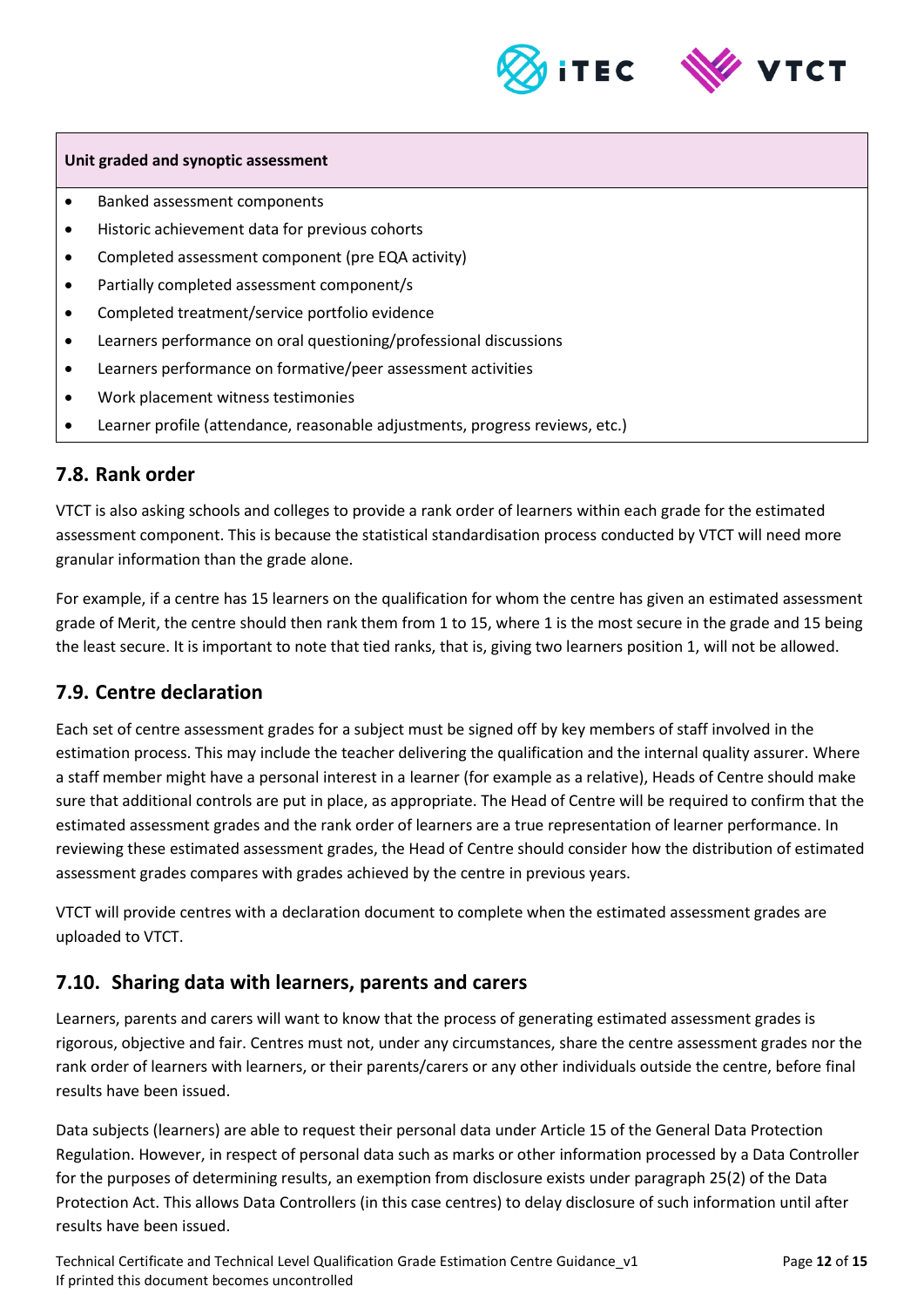

This is to protect the integrity of teachers' judgements, and to avoid teachers, heads of department, senior leaders or Heads of Centre being put under pressure by learners and parents to submit a grade that is not supported by the evidence. Since the final grades for some or all learners in a centre could be different from those submitted, it also helps to manage learners' expectations.

# <span id="page-12-0"></span>**8. Phase Two – submitting data to VTCT**

Once centres have completed the grade estimation process, centres will need to submit their estimated grades to VTCT. Centres will need to submit grades for all the individual assessment components that have been estimated for their learners. Centres will not be required to estimate the overall qualification grade.

<span id="page-12-1"></span>VTCT will release further guidance to support centres in uploading their learners estimated grades. Centres should not try to submit any estimated grades until VTCT has issued specific instructions for this process.

# **9. Standardisation and Quality Assurance**

Centres will be required to demonstrate a robust internal quality assurance process to support the estimated grades. Centre internal quality assurance activity and VTCT's standardisation and quality assurance activity will be based on risk. VTCT will provide additional documentation for centres to record their internal quality assurance activity.

Some centres may experience more intense scrutiny as part of VTCT's quality assurance process, for example centres in their first year of delivery of a qualification.

## <span id="page-12-2"></span>**9.1. External quality assurance activity**

VTCT's Technical Certificates and Technical Level Qualifications will require an External Quality Assurance (EQA) visit. This visit will take place remotely and will focus on the centre estimated grades for the unit graded and synoptic assessments. The activity will focus on the trusted sources of evidence used to support the centre estimated grades. Centres will be required to demonstrate robust internal quality assurance processes. Centres will be required to maintain records of their internal quality assurance activity. As standard practice, all internal and external quality assurance activity will be based on risk.

## <span id="page-12-3"></span>**9.2. Requirement for extra evidence**

VTCT may make contact with centres during the standardisation and quality assurance process if evidence to support the centre grade estimations is required. This may be applicable if there is either an increase or decrease in the centre grade profile for an assessment component or overall qualification grade.

## <span id="page-12-4"></span>**9.3. Analysis of data**

VTCT will review and analyse assessment component data submitted for each centre and the overall cohort qualification grade profile. VTCT will be analysing and interrogating unusual patterns within the data and variations from what VTCT has typically seen in previous assessment series.

VTCT will review this data against the following:

- Historic centre achievement for unit/s and qualification
- Historic VTCT held cohort achievement for unit/s and qualification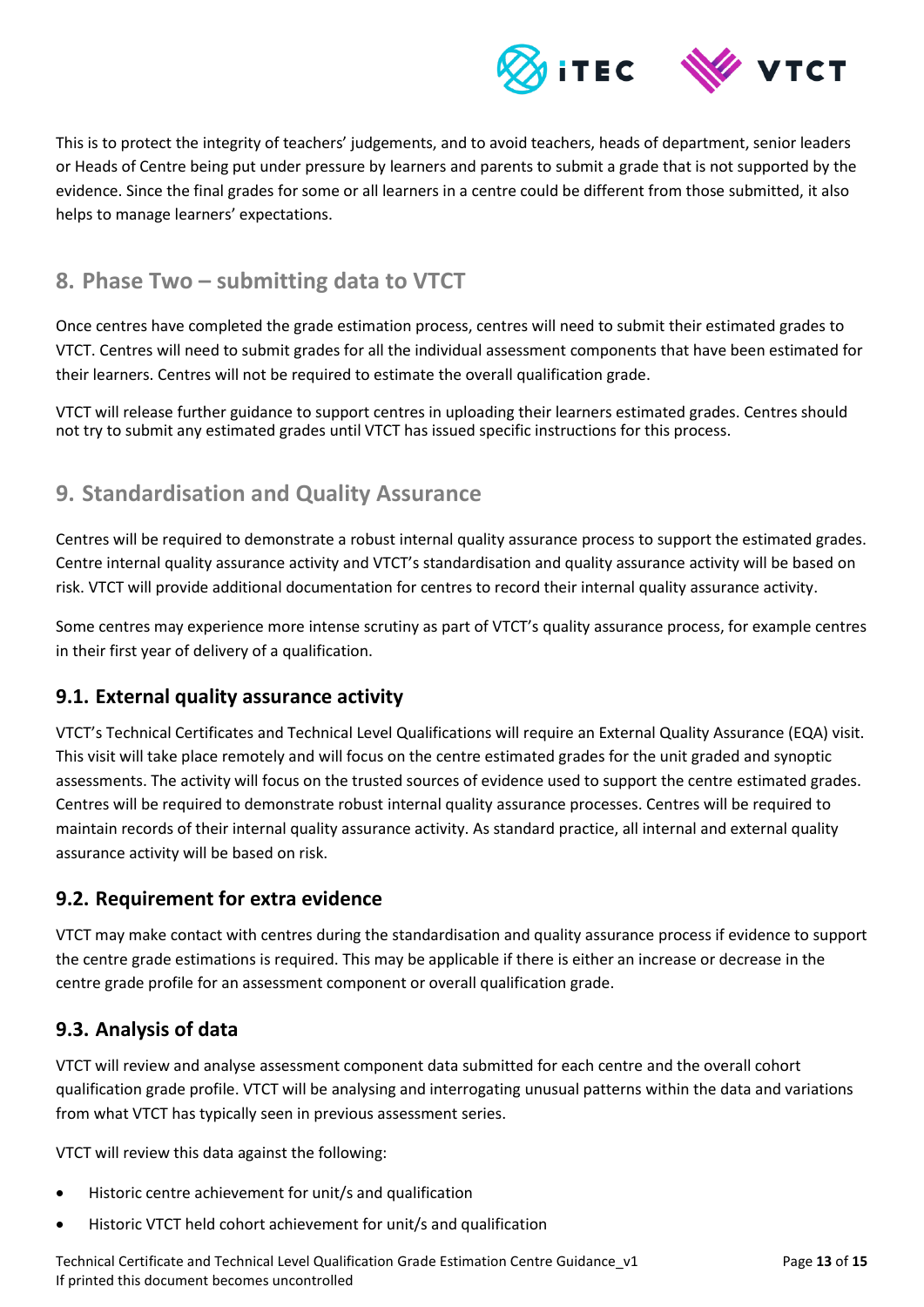



- Volume of entries for summer assessment series compared to historic data
- <span id="page-13-0"></span>Volume of entries for internally assessed components compared to historic data

# **10. Issuing of results and certificate claims**

VTCT will be releasing the results for learners in line with the published dates in the 'Key Dates' document. Centres will claim learner certificates following the standard process for the qualification. VTCT encourages our centres to submit certificate claims promptly.

## <span id="page-13-1"></span>**11. Appeals**

Learners who feel that their grades from the summer do not reflect their ability will have the opportunity to retake their assessments in the autumn series or in summer 2021. If they choose to do this, both grades will stand. VTCT's 'Enquiries and appeals policy and procedures' document is our standard policy for enquiries about results and appeals against assessment decisions. In addition, there will be a special appeals process for learners once estimated results have been released by VTCT.

Ofqual's 'Exceptional Regulatory Framework' sets out a learners' right to appeal if the relevant process was not followed correctly by the awarding organisation. Learners will not be able to appeal against teacher judgements.

## <span id="page-13-2"></span>**12. Contingency windows**

VTCT has contingency assessment windows planned for autumn to support completion of delayed learners or for learners who wish to retake an assessment component. Please see the 'Key Dates' document on the qualifications page of the website for the most up to date information.

## <span id="page-13-3"></span>**13. Further advice and guidance**

The following resources will be made available to support centres through the grade estimation process:

- Instructions for completing the Phase One Data Collection for learner profiles
- A further webinar to support centres in scheduling learners and submitting estimated grades to VTCT will take place w/c 1st June
- All webinars will be uploaded to the VTCT website (centre log-in required)
- FAQs following the webinar will be published with the webinar slides
- For further enquiries please contact [customersupport@vtct.org.uk](mailto:customersupport@vtct.org.uk)